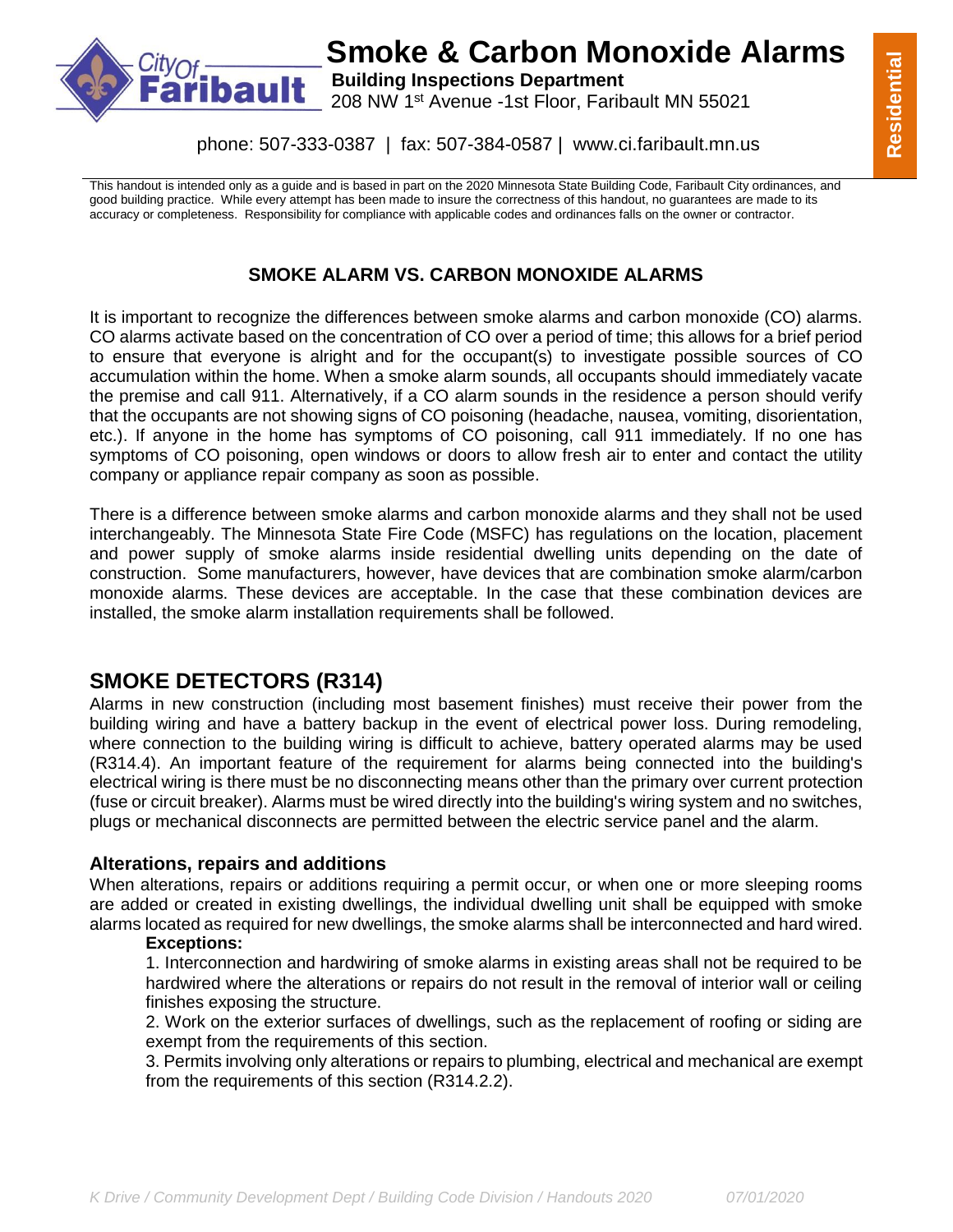### **Smoke alarms shall be installed in each of the following locations:**

1. Within each sleeping room.

2. Outside of each separate sleeping area in the immediate vicinity of the bedrooms.

3. On each additional story of the dwelling, including basements but not including crawl spaces and uninhabitable attics. In dwellings or dwelling units with split levels, a smoke alarm installed on the upper level shall suffice for the adjacent lower level provided that the lower level is less than one full story below the upper level.

### **Product listings**

All smoke alarms/detectors shall be listed in accordance with Underwriters Laboratory 217 (UL 217) and installed in accordance with the provisions of this code and the household fire warning equipment provisions of National Fire Protection Agency (NFPA) 72.

Household fire alarm *systems* installed in accordance with NFPA 72 that include smoke alarms, or a combination of smoke detector and audible notification device installed as required by this section for smoke alarms, shall be permitted. The household fire alarm system shall provide the same level of smoke detection and alarm as required by this section for smoke alarms in the event the fire alarm panel is removed or the system is not connected to a central station (R314.7).

### **CARBON MONOXIDE ALARMS (R315)**

### **1.1 When Required - MN Rules Chapter 1309, Section R315; Chapter 1300.0120**

CO detectors are required in existing dwellings where work requiring a permit occurs on the interior of a building including alterations, additions, adding sleeping rooms. "In existing dwellings" refers to work inside of the home and not work involving the exterior surfaces such as the replacement of roofing or siding, the addition of a deck, or chimney repairs. It does include replacement of windows & doors.

These rules only apply to existing dwellings that have attached garages, or existing dwellings within which fuel-fired appliances exist.

**-Window/door replacement -Siding -Adding sleeping room/rooms -Roofing -Home addition -Chimney repair -Any interior work requiring a -Building a deck Building permit**

# **Examples when required w/ permit Examples when not required w/ permit**

### **1.2 Underwriters Laboratories listing requirements**

All carbon monoxide alarms must be certified by a nationally recognized testing laboratory that conform to the latest Underwriters Laboratories (U/L) Standards known as UL-2034.

### **1.3 Combination Smoke and Carbon monoxide detectors**

Combination carbon monoxide alarms and smoke alarms shall be permitted to be used in lieu of carbon monoxide alarms. Combination alarms shall be listed in accordance with UL-2034 and UL-217.

### **1.4 Carbon monoxide alarm life-span.**

Carbon monoxide alarms have an effective life-span of 5-7 years. Many manufacturers recommend these devices be replaced at six (6) year intervals.